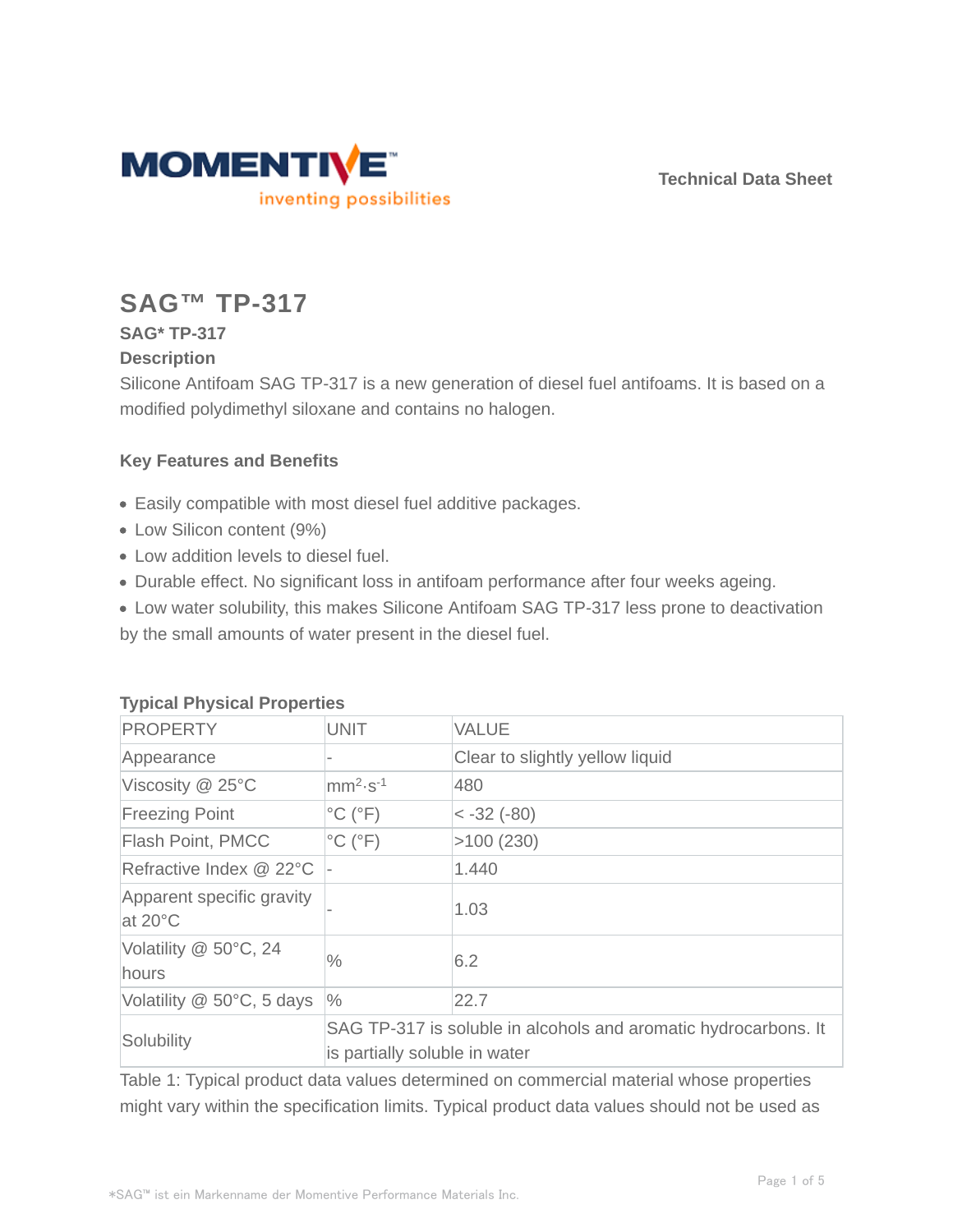specifications. Assistance and specifications are available from Momentive Performance Materials.

#### **Potential Applications**

A suggested starting level would be in the 8-15 ppm range addition to the diesel fuel. The actual concentration of SAG TP-317 required will depend on the exact composition of the diesel fuel and the degree of foam control required.

Silicone Antifoam SAG TP-317 can be added if needed to the diesel additive package by the use of an alcohol like 2-Ethyl Hexanol or Isodecanol and / or aromatic solvents. It is added to the diesel additive package at around 1-2% and the latter to the diesel fuel at a standard 200-500 ppm concentration level which gives an optimal concentration level of 8-10 ppm of Silicone Antifoam SAG TP-317 in the diesel fuel.

In a typical laboratory test varying levels of silicone antifoam SAG TP-317 were dissolved in diesel fuel at ambient temperature (with a predilution in isodecanol), 100 ml aliquots were shaken for 30 seconds in a 250 ml tin flask using a mechanical shaker and the time taken for a clear patch of surface to appear was recorded. The test was run at a fixed temperature of 19°C. To run the test under more critical foaming conditions, a diesel fuel containing 150 ppm water was used.

The SAG TP-317 was evaluated at 2 different concentrations (8 ppm and 15 ppm) and over a 6 week period of time to check SAG TP-317 for changes in antifoam performance with time.

| Relative Collaps Time (% of foam height of Control) |       |          |  |  |  |
|-----------------------------------------------------|-------|----------|--|--|--|
| <b>Weeks</b>                                        | 8 ppm | $16$ ppm |  |  |  |
| $\overline{0}$                                      | 9%    | 3%       |  |  |  |
|                                                     | 11%   | 4%       |  |  |  |
| $\overline{2}$                                      | 14%   | 5%       |  |  |  |
| 3                                                   | 19%   | 6%       |  |  |  |
| $\vert 4$                                           | 16%   | 7%       |  |  |  |
| 5                                                   | 35%   | 8%       |  |  |  |
| 6                                                   | 46%   | 9%       |  |  |  |

The results are shown in Table 1:

These are relative results. They have been compared against the foaming height of diesel fuel without any additive, which was set at a value of 100%. A suggested starting level would lie in the 10-20 ppm range. The actual concentration of SAG TP-317 required will depend on the exact composition of the diesel fuel and the degree of foam control required.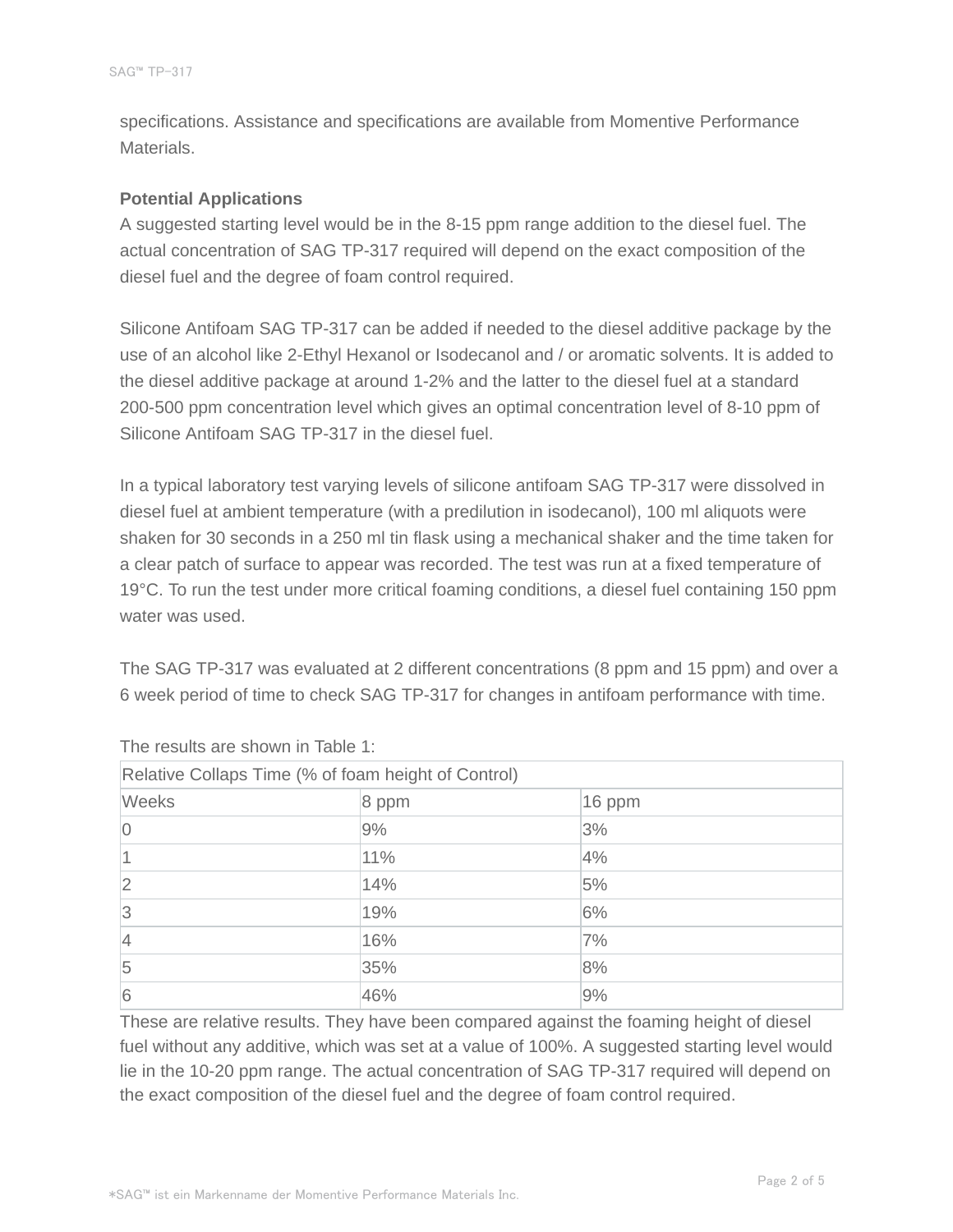

#### **Packaging**

SAG TP-317 Diesel Fuel Antifoam is available in 25kg pails, 210kg drums and 1000kg IBCs.

#### **Patent Status**

Standard copy to come

#### **Product Safety, Handling and Storage**

SAG TP-317 Diesel Fuel Antifoam is best stored at temperatures between 0°C and 40°C. Keep container closely sealed to prevent contamination with moisture or dirt.

Standard copy to come

**Limitations** Standard copy to come

**Contact Information** Email commercial.services@momentive.com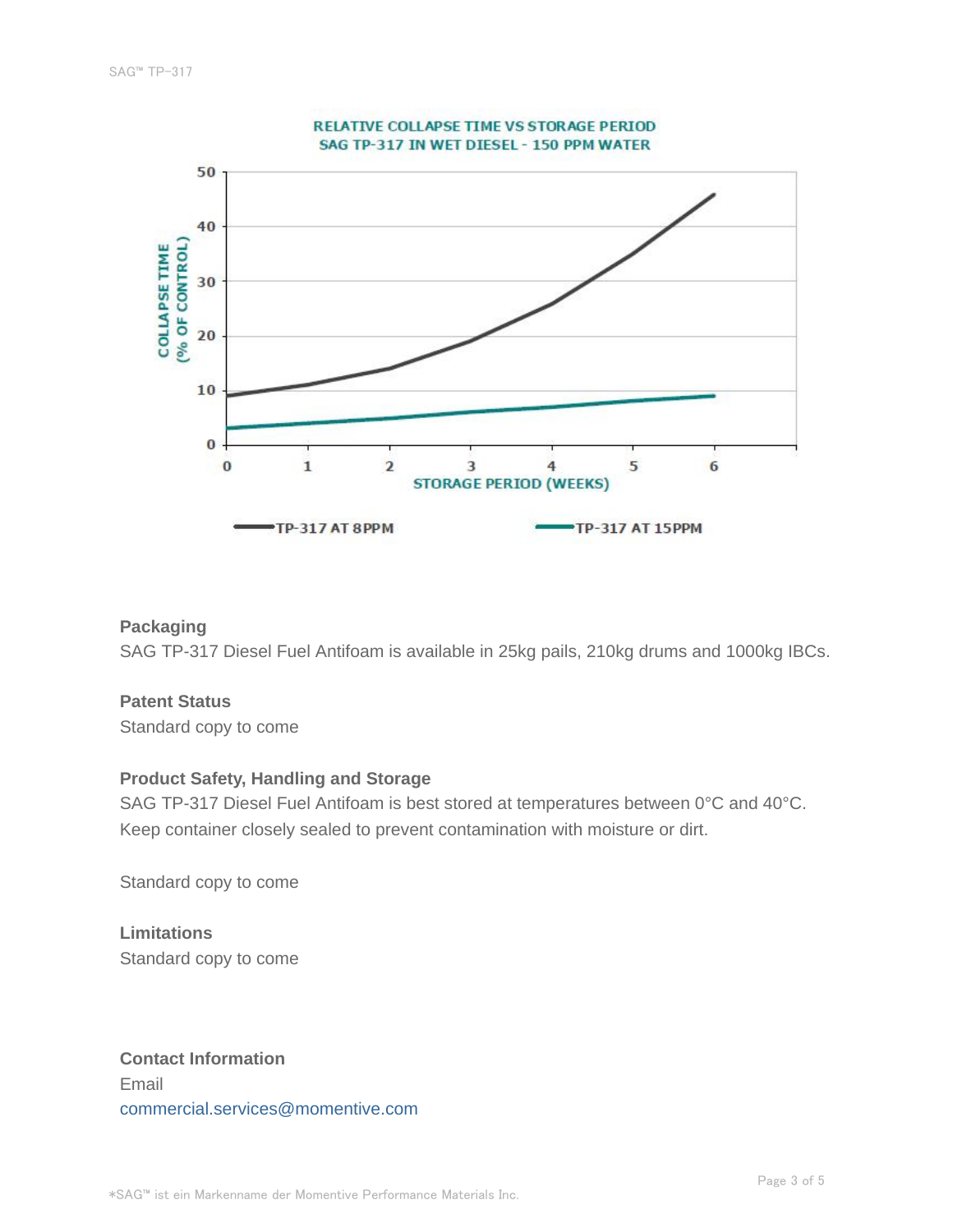| <b>Telephone</b>     |                      |                              |                     |
|----------------------|----------------------|------------------------------|---------------------|
| <b>Americas</b>      | <b>Latin America</b> | <b>EMEAI- Europe, Middle</b> | <b>ASIA PACIFIC</b> |
|                      |                      | East, Africa & India         |                     |
| +1 800 295 2392      | <b>Brazil</b>        | <b>Europe</b>                | China               |
| Toll free*           | +55 11 4534 9650     | +390510924300                | 800 820 0202        |
| +704 805 6946        | <b>Direct Number</b> | Direct number                | Toll free           |
| <b>Direct Number</b> |                      |                              | +86 21 3860 4892    |
|                      |                      |                              | Direct number       |
| *All American        | <b>Mexico</b>        | India, Middle East & Africa  | Japan               |
| countries            | +52 55 2169 7670     | + 91 44 71212207             | +81 3 5544 3111     |
|                      | Direct Number        | Direct number*               | Direct number       |
|                      |                      | *All Middle Eastern          | <b>Korea</b>        |
|                      |                      | countries, Africa, India,    | +82 2 6201 4600     |
|                      |                      |                              |                     |

For literature and technical assistance, visit our website at: www.momentive.com

#### **DISCLAIMER:**

**THE MATERIALS, PRODUCTS AND SERVICES OF MOMENTIVE PERFORMANCE MATERIALS INC. AND ITS SUBSIDIARIES AND AFFILIATES (COLLECTIVELY "SUPPLIER"), ARE SOLD SUBJECT TO SUPPLIER'S STANDARD CONDITIONS OF SALE, WHICH ARE INCLUDED IN THE APPLICABLE DISTRIBUTOR OR OTHER SALES AGREEMENT, PRINTED ON THE BACK OF ORDER ACKNOWLEDGMENTS AND INVOICES, AND AVAILABLE UPON REQUEST. ALTHOUGH ANY INFORMATION, RECOMMENDATIONS, OR ADVICE CONTAINED HEREIN IS GIVEN IN GOOD FAITH, SUPPLIER MAKES NO WARRANTY OR GUARANTEE, EXPRESS OR IMPLIED, (i) THAT THE RESULTS DESCRIBED HEREIN WILL BE OBTAINED UNDER END-USE CONDITIONS, OR (ii) AS TO THE EFFECTIVENESS OR SAFETY OF ANY DESIGN INCORPORATING ITS PRODUCTS, MATERIALS, SERVICES, RECOMMENDATIONS OR ADVICE. EXCEPT AS PROVIDED IN SUPPLIER'S STANDARD CONDITIONS OF SALE, SUPPLIER AND ITS REPRESENTATIVES SHALL IN NO EVENT BE RESPONSIBLE FOR ANY LOSS RESULTING FROM ANY USE OF ITS MATERIALS, PRODUCTS OR SERVICES DESCRIBED HEREIN.** Each user bears full responsibility for making its own determination as to the suitability of Supplier's materials, services, recommendations, or advice for its own particular use. Each user must identify and perform all tests and analyses necessary to assure that its finished parts incorporating Supplier's products, materials, or services will be safe and suitable for use under end-use conditions. Nothing in this or any other document, nor any oral recommendation or advice, shall be deemed to alter, vary,